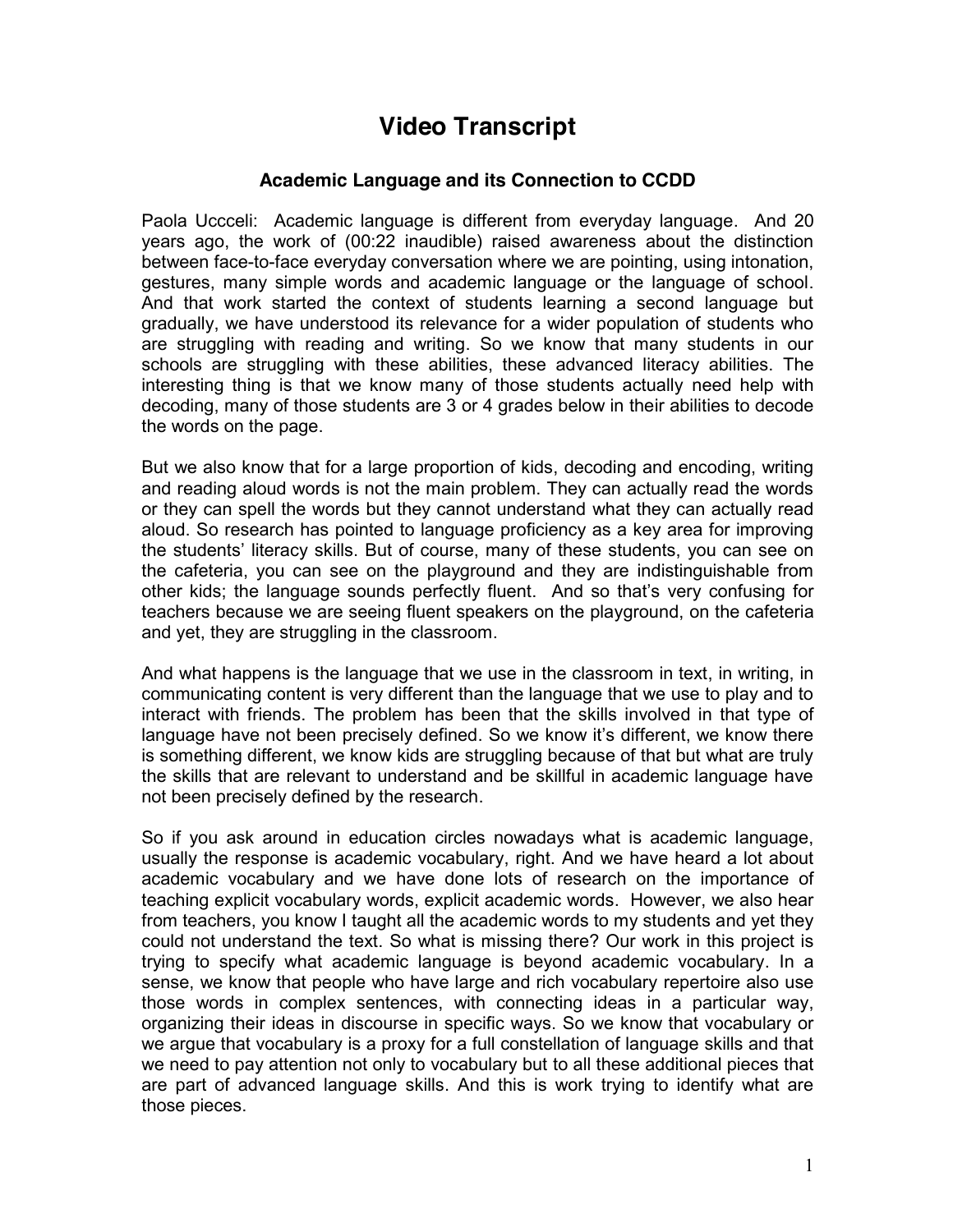What happens in language research is that research has mostly focused on the early years. So we have abundant research studies on early language development but we have very little on other lesson language development. So we have little research on other lesson language development but we have enough research to show that language development does not stop at age 5. And of course there are certain pieces like the sounds of your language or the core grammatical structures that are set by age 5, but there are plenty of additional language skills that students need to master to succeed academically in schools.

Stop Video

> One domain that we are calling information packing, academic language, you have to pack a lot of information. That's one of the expectations. Instead of saying things linearly and through lots of words and sentences, you are trying to pack. It's more dense than everyday language.

> Jayne Ogata: So it condenses sort of concepts together, is that what we are thinking?

> Paola Uccceli: Exactly. You use instead of saying the water evaporates, then you use evaporation that is referring to this full sentence through complex words and also through complex syntax, right. Instead of saying an animal that has four legs, now you are going to say a four legged animal, right. So it's really that condensation of information that we are identifying as one domain. Our second domain is what we were seeing in the text, linking ideas through explicit connectors. Many students do not know some of these connectors, right, like consequently or in contrast, and those are providing explicit guides for the reader to understand the content. And this additional piece that we have the example of just matching pronouns with the reference. Well the tyrant is referring to the king and kids have to do all those connections in text, which is also very challenging.

Jayne Ogata: And very common.

Paola Uccceli: And very common, exactly. It's part of academic language that you would refer to the same person or theme through various sentences, pronouns and--

Jayne Ogata: Descriptors.

Paola Uccceli: Exactly, exactly. Another domain we have identified is this core structure. For a reader to understand the text, it's very helpful if you can anticipate how the text is organized. In narratives, we start with a setting, we go through a sequence of events and then we have the resolution. Well many academic texts do not follow that structure. And in trying to understand how a persuasive essay is constructed, it would be very helpful for kids to understand well there is a thesis, there is an argument, a counter-argument, a rebuttal maybe and a conclusion. So that idea of how texts are organized, like having a map in access to text, is very helpful and we are considering that also.

Jayne Ogata: Both knowing what the components are but then knowing how they flow and fit together and how they might be presented, if you are a reader versus I